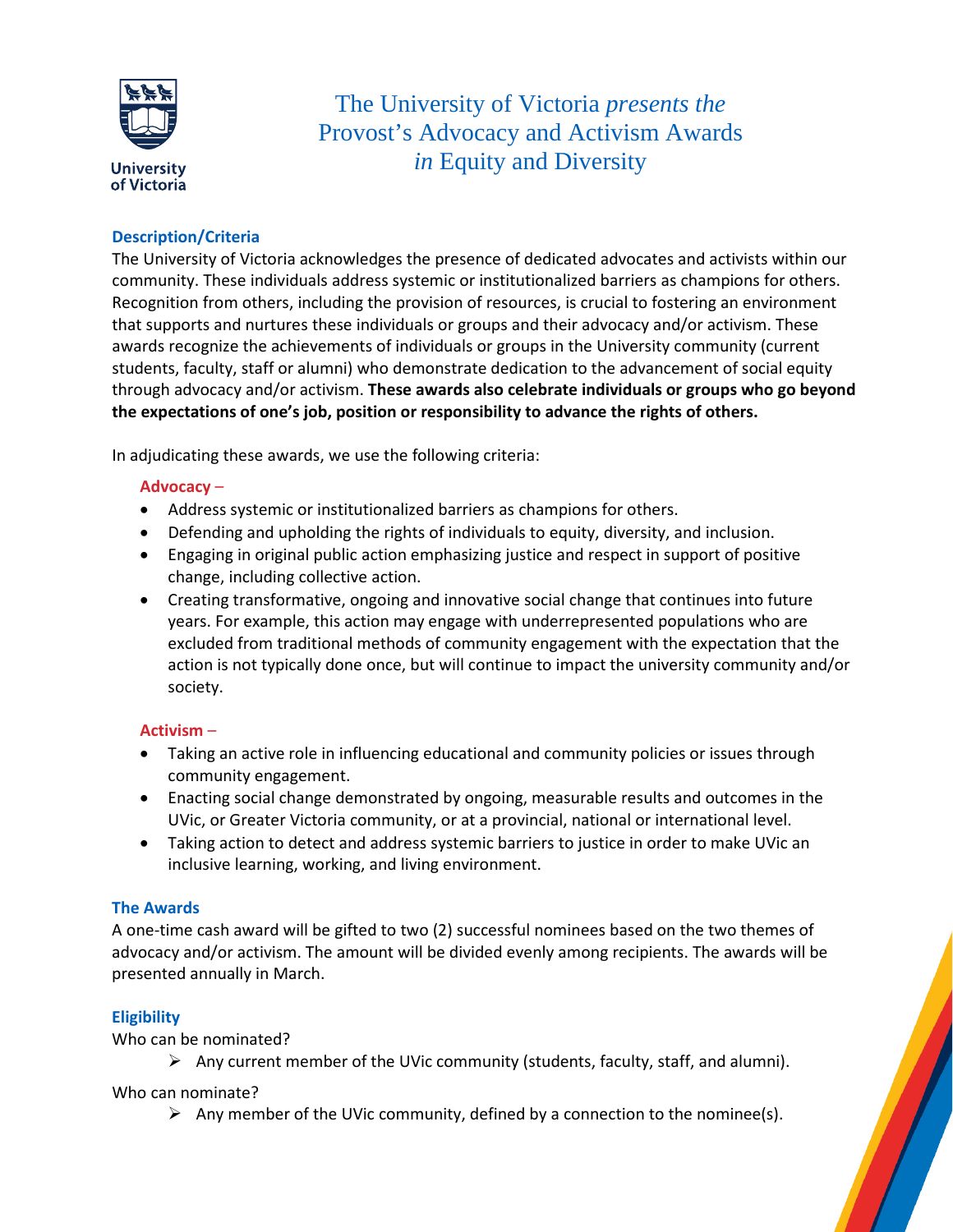#### **Nomination Package Requirements**

Please include the following components in PDF, Word or hard copy document form:

- 1. Complete the nomination form by obtaining the permission of the nominee(s), identified by a signature on the nomination form included in this package.
- 2. Explain in a letter (approximately 500 words) how the nominee meets the description/criteria of the award (see the definitions of advocacy and activism on p.1).
- 3. (**If applicable**) Describe with examples (approximately 250 words) how the contributions of the nominee(s) go above and beyond the expectations of their job, position or required responsibilities.
- 4. Write a brief citation (approximately 150 words) summarizing information about the nominee(s), including achievements related to advocacy and/or activism.
- 5. Include two additional letters of support from someone with direct knowledge of the nominee's advocacy and/or activism work and activities that fall above and beyond the expectations of their job, position or required responsibilities (approximately 500 words). These letters must be signed and dated. They should include examples related to specific community contributions, details of academic or volunteer work, unique characteristics, or other qualities demonstrating suitability and/or impact.
- 6. Submit a resume or curriculum vitae (if relevant) for the nominee(s).

## **Submission details**

The completed nomination package should be submitted in PDF, Word or in hard copy by the deadline to: [eqhr@uvic.ca](mailto:eqhr@uvic.ca)

OR mail to:

Equity and Human Rights Office, Sedgewick C-Wing University of Victoria PO Box 1700 STN CSC Victoria BC V8W 2Y2 Canada

OR Drop it off at Equity & Human Rights, Sedgewick C115, UVic

#### **Important dates**

**January 18, 2019:** Deadline for nomination package submissions **February 2019**: Selection Committee notifies successful nominees and nominators **March 2019:** Awards presented

Visit the [awards website](https://www.uvic.ca/equity/education/awards/index.php) for more information.

*Questions? Contact [eqhr@uvic.ca](mailto:eqhr@uvic.ca) or 250-472-4121.*